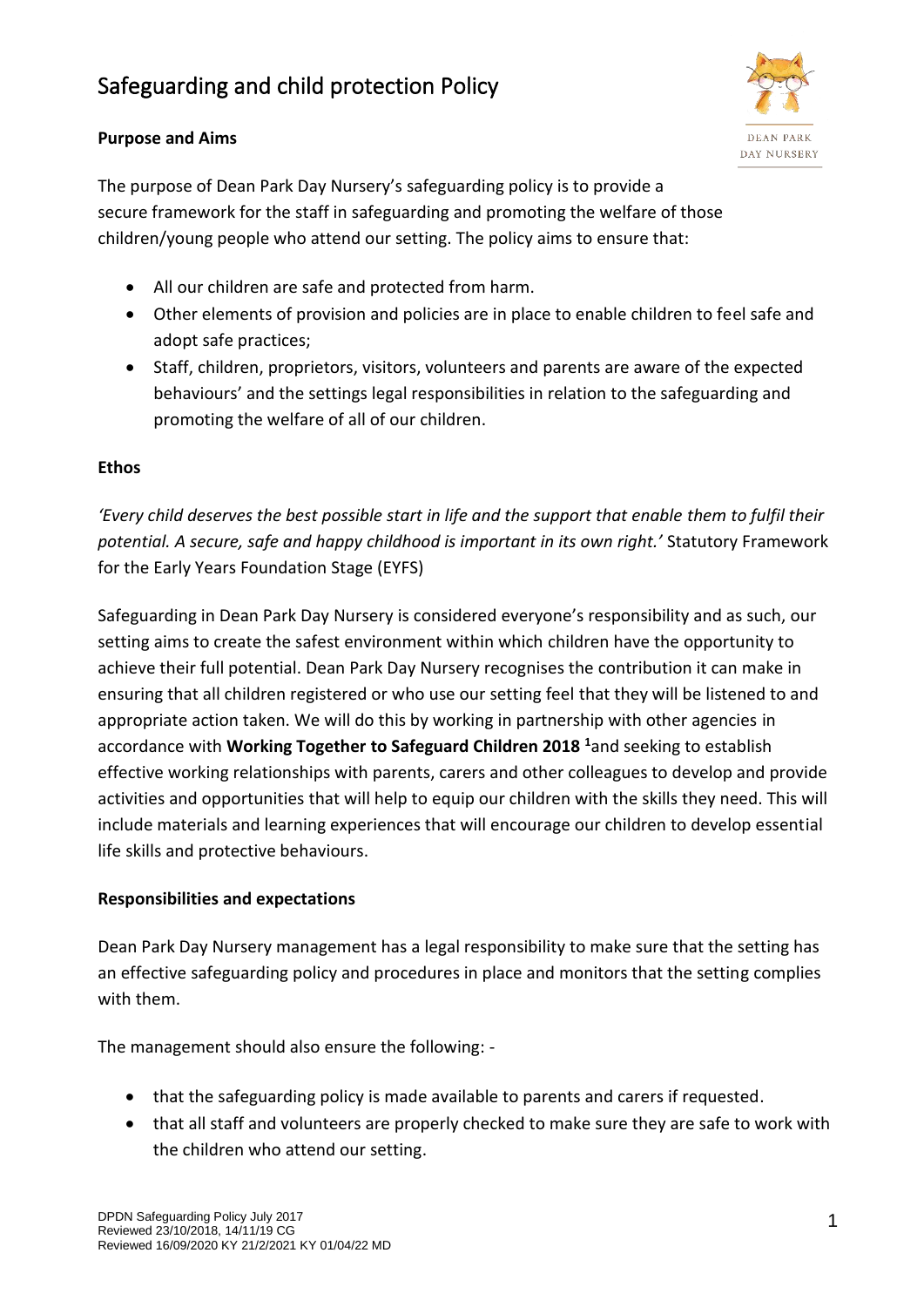- that the setting has procedures for handling allegations of abuse made against members of staff (including the Manager) or volunteers.
- the safe and appropriate use of cameras, mobile phones, technology and online equipment within the setting.
- the Counter Terrorism and Security Act 2015 which places a duty on early years and childcare providers "to have due regard to the need to prevent people from being drawn into terrorism" (The Prevent Duty) is implemented, taking into account the Pan Dorset Safeguarding Partnership '*Prevent'* policies, protocols and procedures and ensuring the Fundamental British Values are implemented as stated in the EYFS.
- a Designated Safeguarding Lead (DSL) is appointed who has lead responsibility for dealing with all safeguarding issues in our setting. **The Designated Safeguarding Lead is Rebecca Mellowes.** If they are not available then contact the **Deputy Designated Safeguarding Leads, Maxine Fish, Bex Ballington and Michaela Lloyd** *(These persons can also be contacted with any safeguarding concerns).*

The responsibilities for the DSL are: -

- to ensure that all safeguarding issues raised in setting are effectively responded to, recorded and referred to the appropriate agency.
- be responsible for arranging the whole settings safeguarding training for all staff and volunteers who work with the children and young people. The DSL must ensure that the whole settings safeguarding training takes place at least every three years; which they can deliver in-house provided they are linked in to the support offered by the Local Authority and the Pan Dorset Safeguarding Partnership.
- to attend or ensure that a senior member of staff who has the relevant training and access to appropriate supervision, attends where appropriate, all child protection case conferences, reviews, core groups or meetings where it concerns a child in our care and to contribute to multi-agency discussions to safeguard and promote the child's welfare.
- for ensuring the acceptable, safe use and storage of all camera technology, images, and mobile phones through the implementation, monitoring and reviewing of the appropriate polices and procedures. This includes the on-line Safety Policy which includes Camera & Image Policy, Mobile Phone Policy, Acceptable Use Policy.
- Interpreting and implementing the Fundamental British Vales.

All Child Protection concerns need to be acted on **immediately**. If you are concerned that a child may be at risk or is actually suffering abuse, you must tell the DSL.

# **All Adults, including the DSL, have a duty to refer all known or suspected cases of abuse to the relevant agency including Children's First response MASH (Multi Agency Safeguarding Hub), Children and Young Peoples Service (CYPS) – Social Care, or the Police.** Where a disclosure is

made to a visiting staff member from a different agency, e.g. Early Years Development officer, Health Visitors, it is the responsibility of that agency's staff to formally report the referral to the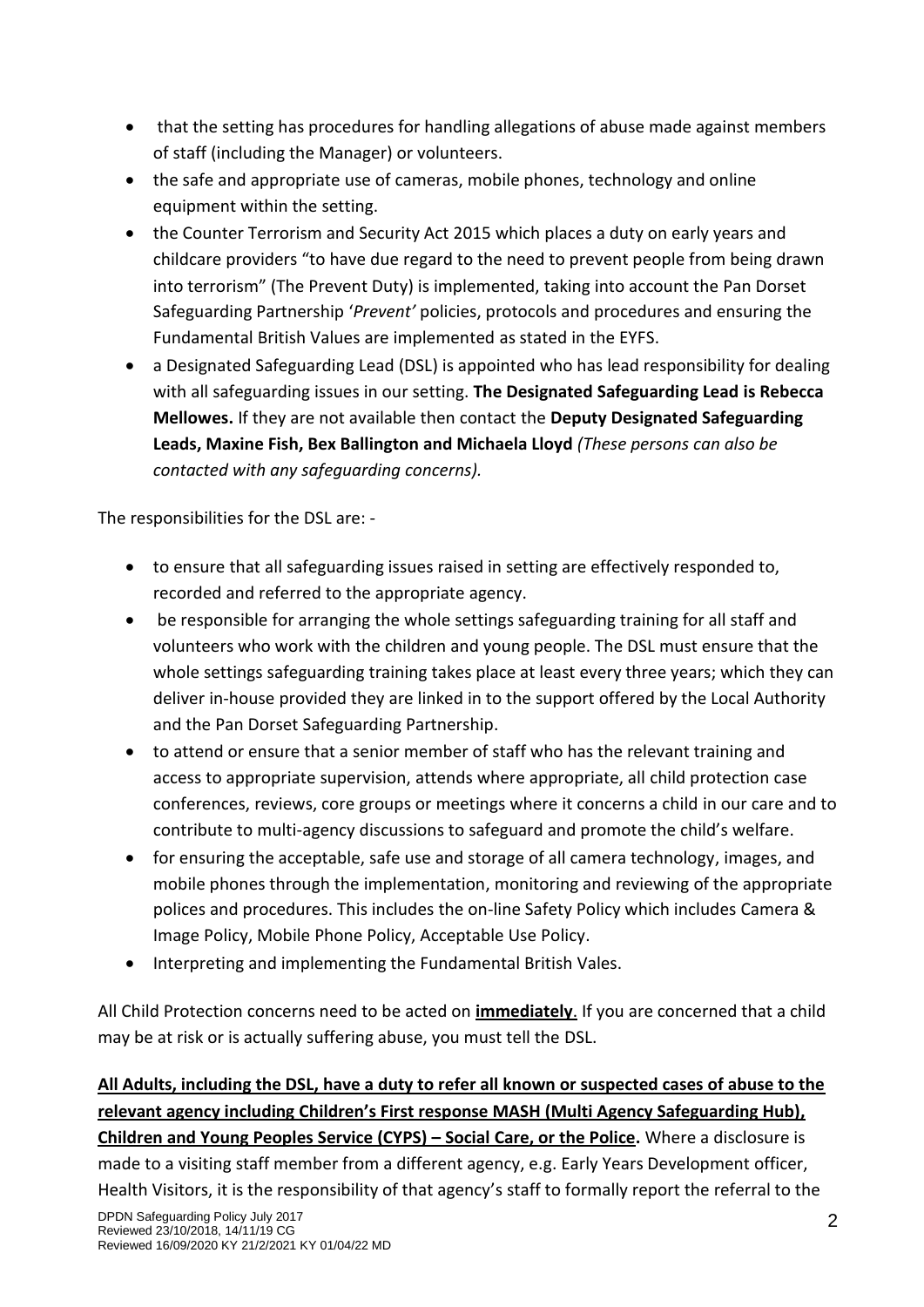Setting's Designated Person in the first instance. Any records made should be kept securely on the Child's Protection file.

#### **Recognising concerns, signs and indicators of abuse**

Safeguarding is not just about protecting children from deliberate harm. For our setting it includes such things as child safety, bullying, racist abuse and harassment, visits, intimate care and internet safety etc. However, it must be acknowledged that technology itself will not present the greatest risk, but the behaviours of individuals using such equipment will. The witnessing of abuse can have a damaging affect on those who are party to it, as well as the child subjected to the actual abuse, and in itself will have a significant impact on the health and emotional wellbeing of the child. Abuse can take place in any family, institution or community setting, by telephone or on the internet. Abuse can often be difficult to recognise as children may behave differently or seem unhappy for many reasons, as they move through the stages of childhood or their family circumstances change. However, it is important to know the indicators of abuse and to be alert to the **need to consult further.**

#### **Children with SEND**

The nursery and its staff are aware and mindful that additional barriers can exist when recognising abuse and neglect in this group of children.

These can include:

- assumptions that indicators of possible abuse such as behaviour, mood and injury relate to the child's disability without further exploration;
- the potential for children with SEN and disabilities being disproportionally impacted by behaviours such as bullying, without outwardly showing any signs; and
- communication barriers and difficulties in overcoming these barriers.

#### **Non mobile children**

The nursery and its staff are aware that any mark, bruise or injury for a child who is not yet mobile must be logged and reported to children's first response MASH.

#### **Physical Abuse**

This can involve hitting, shaking, throwing, poisoning, punching, kicking, scalding, burning, drowning and suffocating. It can also result when a parent or carer deliberately causes the ill health of a child in order to seek attention through fabricated or induced illness. This was previously known as Munchausen's Syndrome by Proxy.

#### **Emotional Abuse**

Emotional Abuse is where a child's need for love, security, recognition and praise is not met. It may involve seeing or hearing the ill-treatment of someone else such as in Domestic Violence or Domestic Abuse. A parent, carer or authority figure is considered emotionally abusive when they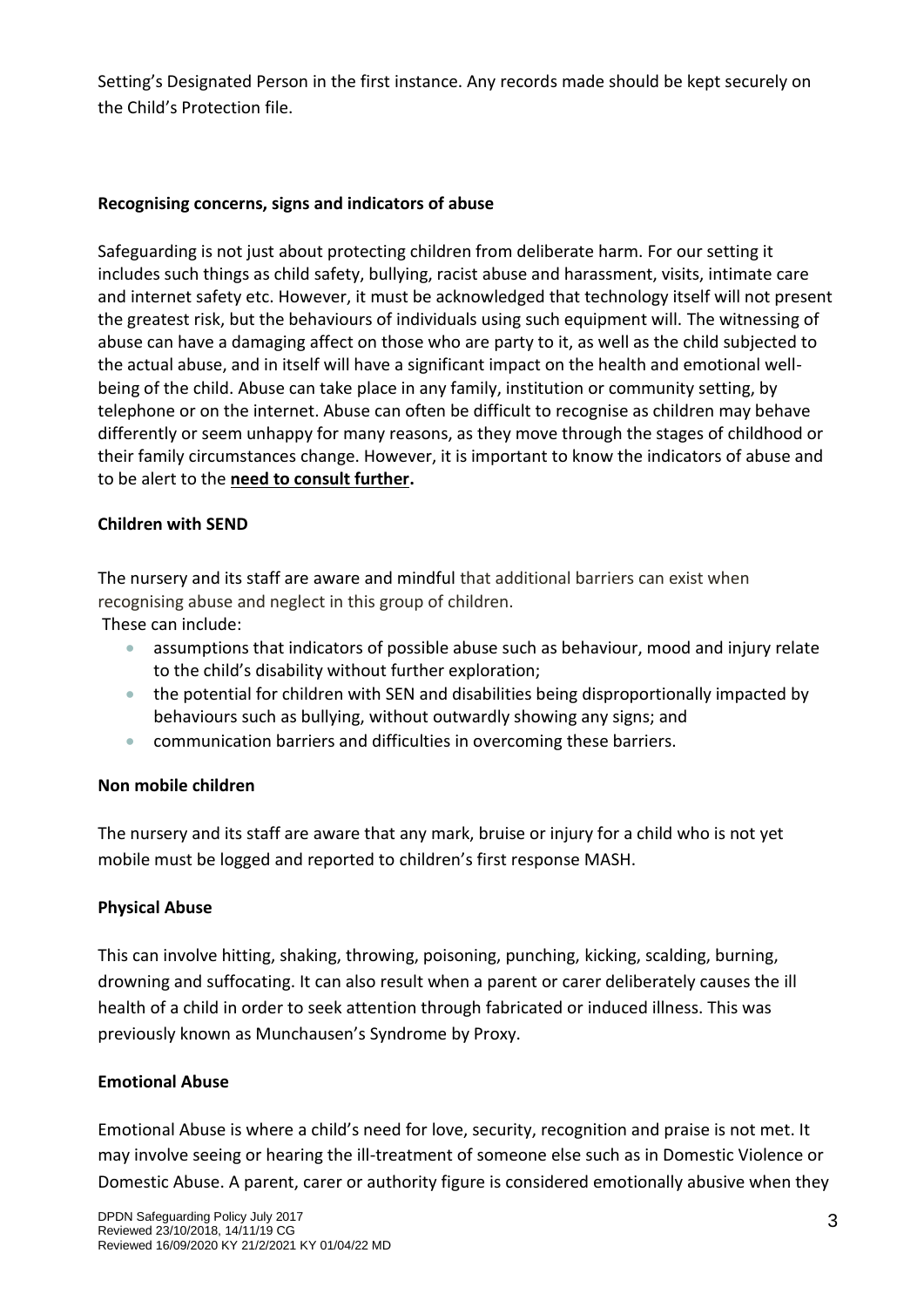are consistently hostile, rejecting, threatening or undermining toward a child or other family member. It can also occur when children are prevented from having social contact with others or if inappropriate expectations are placed upon them. Symptoms that indicate emotional abuse include:

- Excessively clingy or attention seeking.
- Very low self-esteem or excessive self-criticism.
- Withdrawn behaviour or fearfulness.
- Lack of appropriate boundaries with strangers; too eager to please.
- Eating disorders or self-harm

## **Sexual Abuse**

Sexual abuse involves forcing or enticing a child or young person to take part in sexual activities, whether or not the child is aware of what is happening. This may include physical contact both penetrative and non-penetrative, or viewing pornographic material including through the use of the internet. Indicators of sexual abuse include: allegations or disclosures, genital soreness, injuries or disclosure, sexually transmitted diseases, inappropriate sexualized behaviour including words, play or drawing.

Child Sexual Exploitation is a form of abuse of which involves children (male and female, of different ethnic origins and of different ages) receiving something (e.g. food, accommodation, drugs, alcohol, cigarettes, affection, gifts, money) in exchange for sexual activity. It can occur through the use of technology without the child's immediate recognition.

# **Neglect**

Neglect is the persistent failure to meet a child's basic physical and/or psychological needs which can significantly harm their health and development. Neglect can include inadequate supervision (being left alone for long periods of time), lack of stimulation, social contact or education, lack of appropriate food, shelter, appropriate clothing for conditions and medical attention and treatment when necessary.

# **Peer on Peer Abuse**

Children can be vulnerable to abuse by their peers. Such abuse should be taken as seriously as abuse by adults and should be subject to the same child protection procedures.

Peer on peer abuse can also happen from adult to adult. In any circumstance where peer on peer abuse (coercive, bullying, imbalance of power behaviours) is witnessed or reported Dean Park Day Nursery will refer to its Behaviour Management Policy Guidance.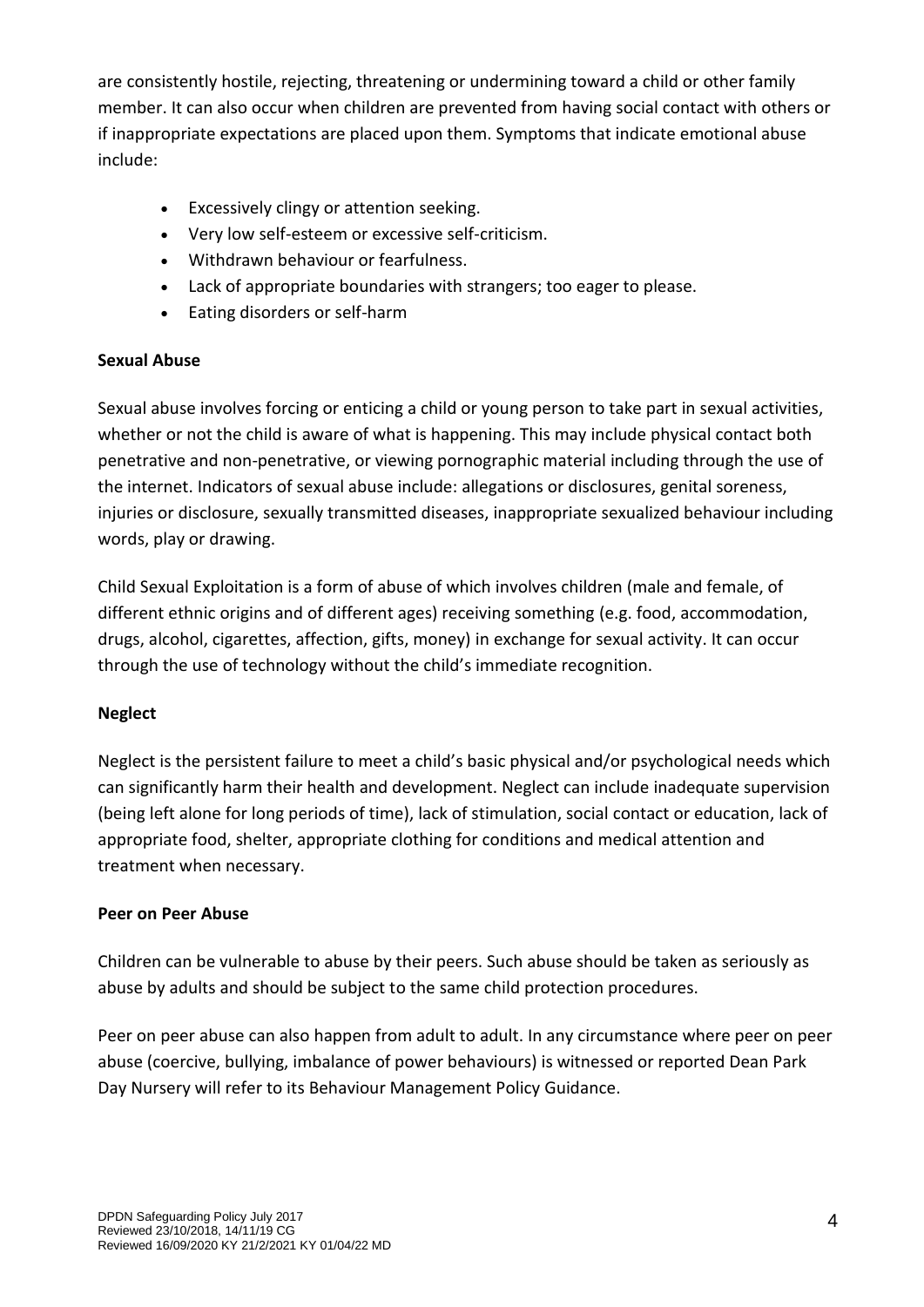#### **What to do if you are concerned**

If a child makes a disclosure or allegation of abuse against an adult or other child or young person, it is important that you:

- Stay calm and listen carefully.
- Reassure them that they have done the right thing in telling you.
- Do not investigate or ask leading questions\*.
- Let them know that you will need to tell someone else.
- Do not promise to keep what they have told you a secret.
- Inform your Designated Safeguarding Lead as soon as possible.
- Make a written record of the allegation, disclosure or incident which you must sign, date and record your position using the setting safeguarding record log forms.

\*'Not investigating' does not mean that the staff member receiving the concern cannot ask any questions. However, careful thought needs to be given to how and what questions are asked, avoiding anything that can be interpreted as 'leading' the child. (Use the TED guidance for questions, open-ended Tell me Explain to Me describe). The basic rule of thumb is that staff should ONLY ask enough questions of the child to clarify whether there is a child protection concern. Once the child has clarified that they are being harmed or are at risk (or the staff member is reassured that the child is safe), no further questions are required.

You must report the disclosure immediately to the Designated Safeguarding Lead or deputy who will support you to accurately record the disclosure and follow the procedure for referral.

If you are concerned that a member of staff or adult in a position of trust poses a danger to a child or young person or that they might be abusing a child or young person you should report your concerns to the Designated Safeguarding Lead. Where those concerns relate to the Designated Safeguarding Lead however, this should be reported to Jo Storey, the Safeguarding Governance lead, using the settings 'Whistle blowing' policy.

# **Managing Allegations**

We are aware of the possibility of allegations being made against members of staff or volunteers that are working or may come into contact with children and young people whilst in our setting. Allegations will usually be that some kind of abuse has taken place. This could include inappropriate behaviour displayed by members of staff or other persons working with the children such as inappropriate sexual comments, excessive one to one attention beyond the requirements their role and responsibilities, inappropriate sharing or images. They can be made by children and young people or other concerned adults. Allegations are made for a variety of reasons:

• Abuse has actually taken place.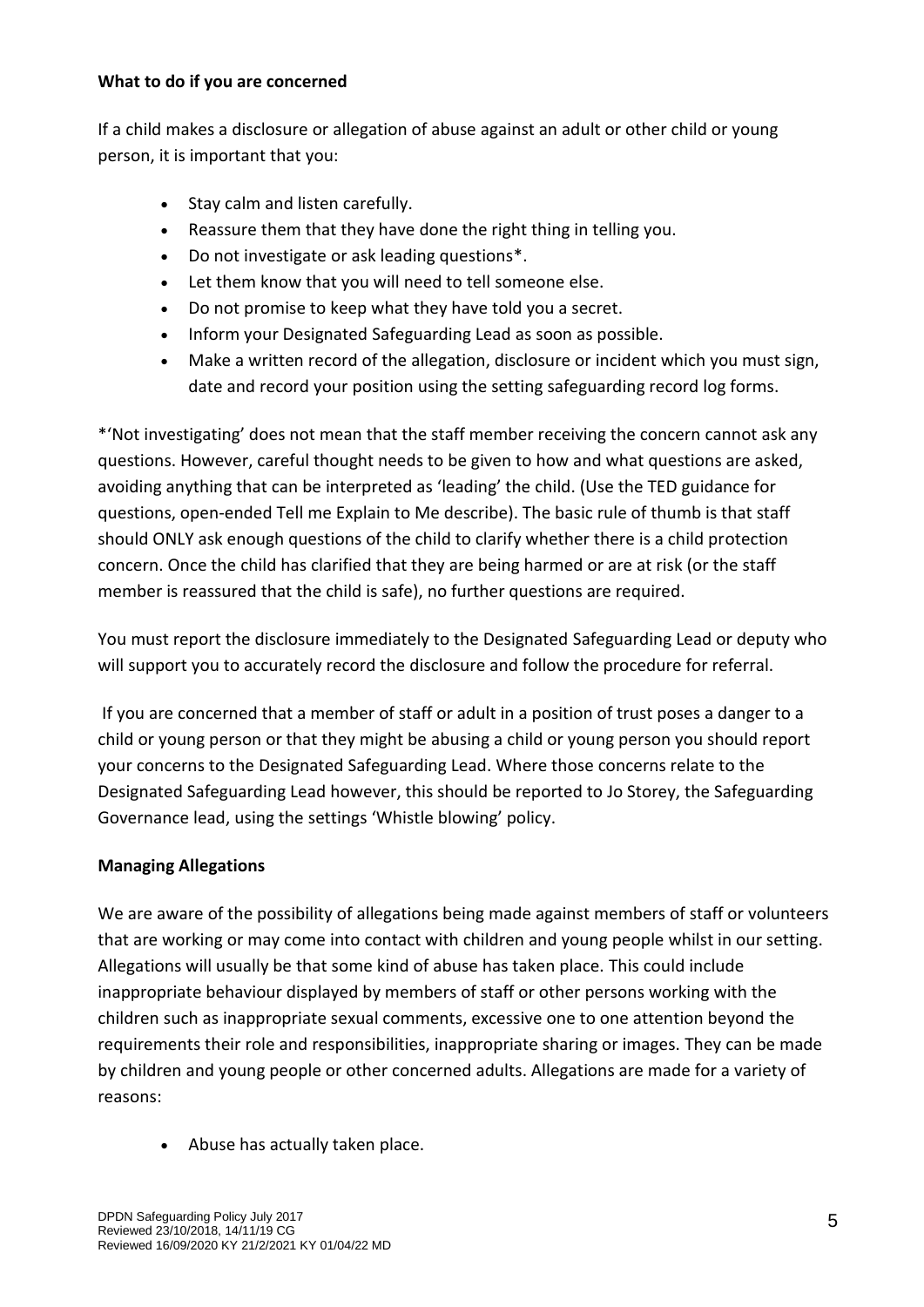- Something has happened to the child that reminds them of a past event the child is unable to recognize that the situation and people are different; Children can misinterpret your language or your actions.
- Some children recognise that allegations can be powerful and if they are angry with you about something they can make an allegation as a way of hitting out.
- An allegation can be a way of seeking attention.

If an allegation is made against an adult in a position of trust whether they be members of staff or volunteers this should be brought to the immediate attention of the DSL. In the case of the allegation being made against the DSL this will be brought to the immediate attention of Jo Storey, the Safeguarding Governance lead. The DSL will need to discuss with the Local Authority Designated Officer (LADO) the nature of the allegations made against the adult, in order for the appropriate action to be taken. This may constitute an initial evaluation meeting or strategy discussion depending on the allegation being made. DSL or Safeguarding Governance lead will need to:

- Refer to the Local Authority Designated Officer (LADO) immediately and follow up in writing within 48 hours. Consider safeguarding arrangements of the child or young person to ensure they are away from the alleged abuser.
- Contact the parents or carers of the child/young person if advised to do so by the LADO.
- Consider the rights of the staff member for a fair and equal process of investigation.
- Advise Ofsted of allegation within 14 days of the allegation
- Ensure that the appropriate disciplinary procedures are followed including whether suspending a member of staff from work until the outcome of any investigation if this is deemed necessary.
- Act on any decision made in any strategy meeting.
- Advise the Disclosure and Barring Service  $3$  where a member of staff has been disciplined or dismissed as a result of the allegations being founded.

A copy of "**What to do if you're worried a child is being abused, Advice for Practitioners <sup>3</sup> "** booklet is kept with this policy. This sets out the guidelines on dealing with incidents, disclosures and the procedures that must be followed.

# **Extremism – the Prevent Duty and Radicalisation**

Under the Counter-Terrorism and Security Act 2015 we have a duty to refer any concerns of extremism to the police (In Prevent priority areas the local authority will have a Prevent lead who can also provide support).

This may be a cause for concern relating to a change in behaviour of a child or family member, comments causing concern made to a member of the team (or other persons in the setting) or actions that lead staff to be worried about the safety of a child in their care.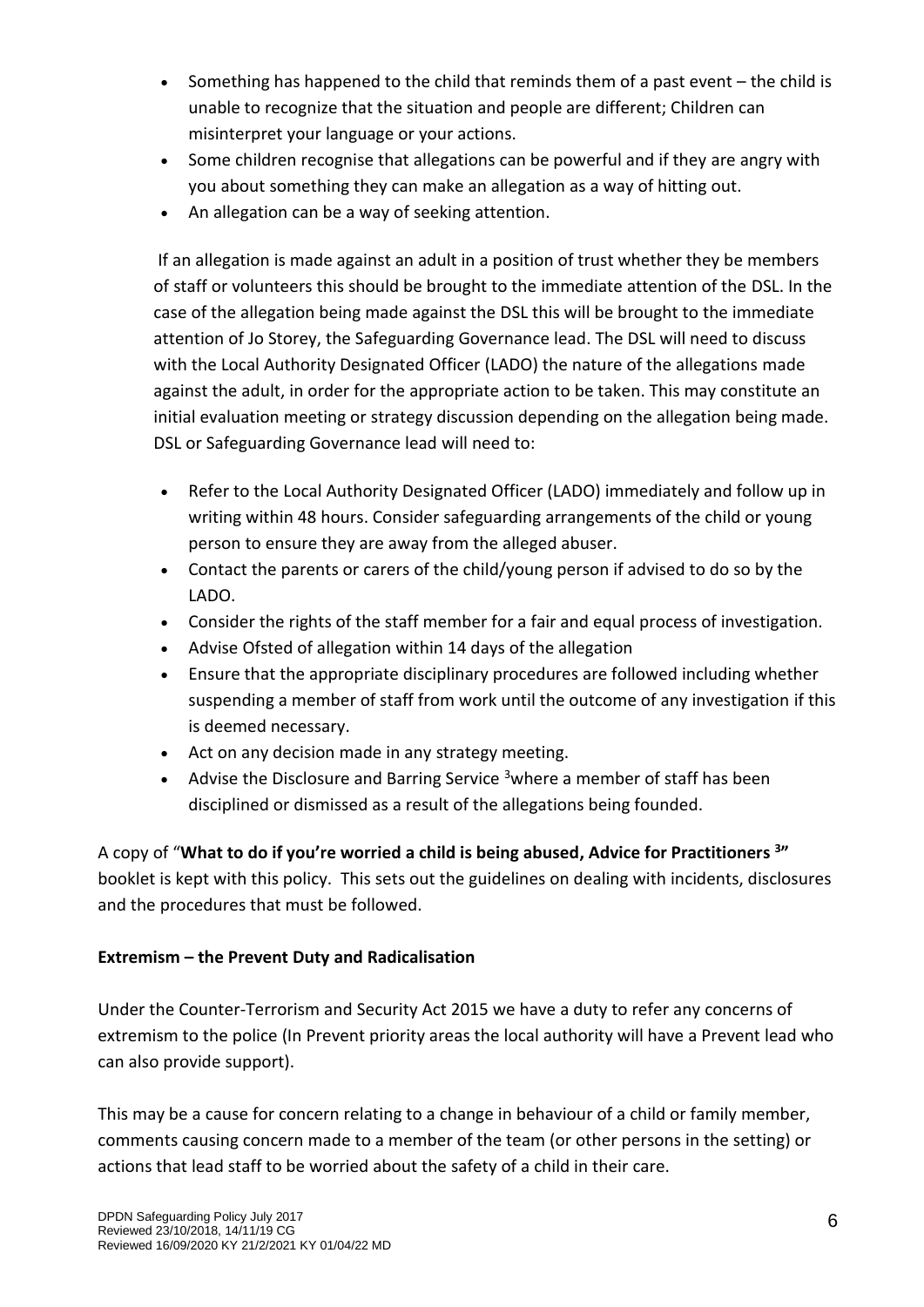Alongside this we will be alert to any early signs in children and families who may be at risk of radicalisation, on which we will act and document all concerns when reporting further.

Upon induction all staff are required to undertake online Prevent training through the government website.

# **Modern Slavery and Human Trafficking**

Child trafficking and modern slavery is becoming a more frequent form of child abuse. Children are recruited, moved, transported and then exploited, forced to work or are sold on.

Modern slavery is a term that covers:

- Slavery
- Servitude and forced or compulsory labour
- Human trafficking.

Victims of modern slavery are also likely to be subjected to other types of abuse such as physical, sexual and emotional abuse. This policy should be used alongside the following policies to ensure all children, staff, parents and visitors are fully safeguarded:

- Safeguarding and child protection
- Whistleblowing
- Equality and inclusion

For an adult or child to have been a victim of human trafficking there must have been:

- *Action* (e.g. recruitment, transportation, transfer, harbouring or receipt of a child for the purpose of exploitation)
- *Means* (threat or use of force, coercion, abduction, abuse of power or vulnerability) There does not need to be "means" for children as they are not able to give informed consent
- *Purpose* (e.g. sexual exploitation, forced labour or domestic servitude, slavery, financial exploitation, illegal adoption, removal of organs).

## **Procedure:**

When a concern is raised about slavery or trafficking then we will follow our safeguarding procedure. If the child (or adult) is at risk of immediate harm then the police will be called, otherwise the local authority will be contacted and the referral process will be followed as per the safeguarding procedure.

## **Domestic Abuse, Honour Based Violence and Forced Marriage**

The UK's cross-government definition of domestic abuse is:

*"Any incident or pattern of incidents of controlling, coercive or threatening behaviour, violence or abuse between those aged 16 or over who are or have been intimate partners or family members regardless of gender or sexuality. This abuse can encompass but is not limited to*

- ✓ *psychological*
- ✓ *physical*
- ✓ *sexual*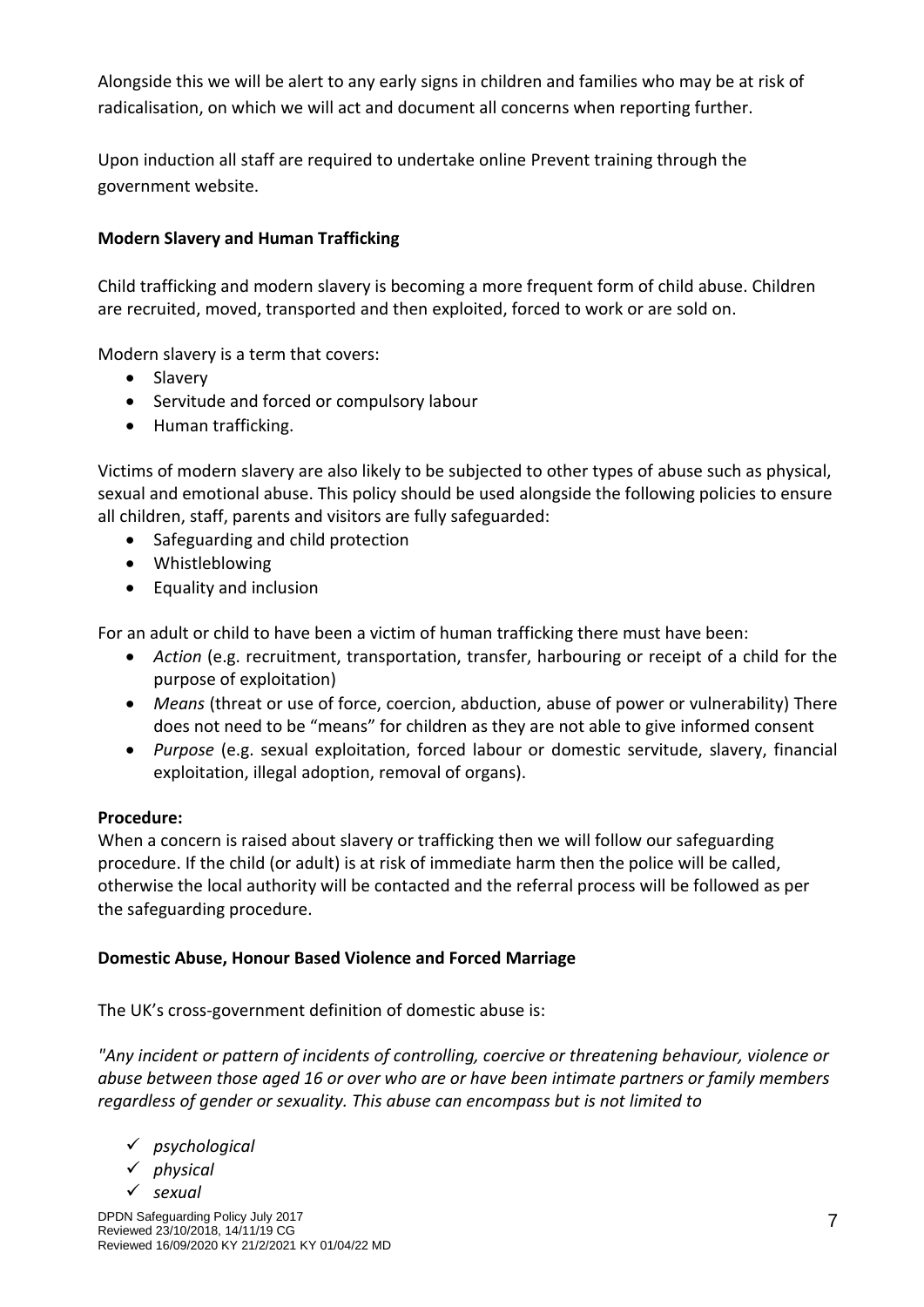- ✓ *financial*
- ✓ *emotional*

The Serious Crime Act 2015 section 76 created a new offence of "controlling or coercive behaviour in an intimate or family relationship".

The Domestic Violence, Crime and Victims Act 2004 extended provisions to help stop domestic abuse and created the new offence of "causing or allowing the death of a child or vulnerable adult". This Act was amended in 2012 by the Domestic Violence, Crime and Victims (Amendment) Act 2012 to include 'causing or allowing serious physical harm (equivalent to grievous bodily harm) to a child or vulnerable adult'.

Where domestic abuse is taking place in a child's home the child is at risk of harm, whether they witness the violence or not. This may take the form of physical abuse, sexual abuse, emotional abuse or neglect. At Dean Park Day Nursery we ensure that if there are any signs or symptoms that domestic abuse may be occurring we act without haste and follow our main safeguarding / child protection policy

Signs may include:

- Visible signs of injury on the adult being abused
- Changes in behaviour of the adult(s) and child  $-$  e.g. the abused adult may become withdrawn, show low levels of self-esteem
- One adult being visible worried about what their partner may say in a certain situation (e.g. if the child has become dirty or injured at nursery)
- One adult becoming scared of their partner
- Adults becoming isolated from their friends or family
- Signs of abuse in the child (as per the main safeguarding policy).

As part of our duty to keep children safe we provide the following: Support leaflets and numbers for females and males who may be experiencing domestic abuse

# **Honour based Violence**

'Honour' based violence (HBV) is a type of domestic abuse which occurs in the name of so called 'honour'. Some families believe that certain actions bring shame on the family and may react with punishment. This may be rejecting a forced marriage, having a relationship not approved by the family, wearing the wrong clothing or wearing makeup. This can happen in families from a variety of cultures and countries and also happens within the UK.

Signs of HBV may include changes in behaviour of the person undergoing the violence, changes in how they dress or act and also in comments they make.

If signs of HBV are present in a parent or staff member within the nursery then we will act and follow our safeguarding policy to keep children safe in the environment as well as seeking support for the adult involved.

# **Forced Marriage**

We are aware arranged marriages are part of some cultural practices. We also recognise there is a clear distinction between a marriage in which the both parties are willing and able to give an informed consent to, and a marriage which is forced. Forced marriage is a criminal offence.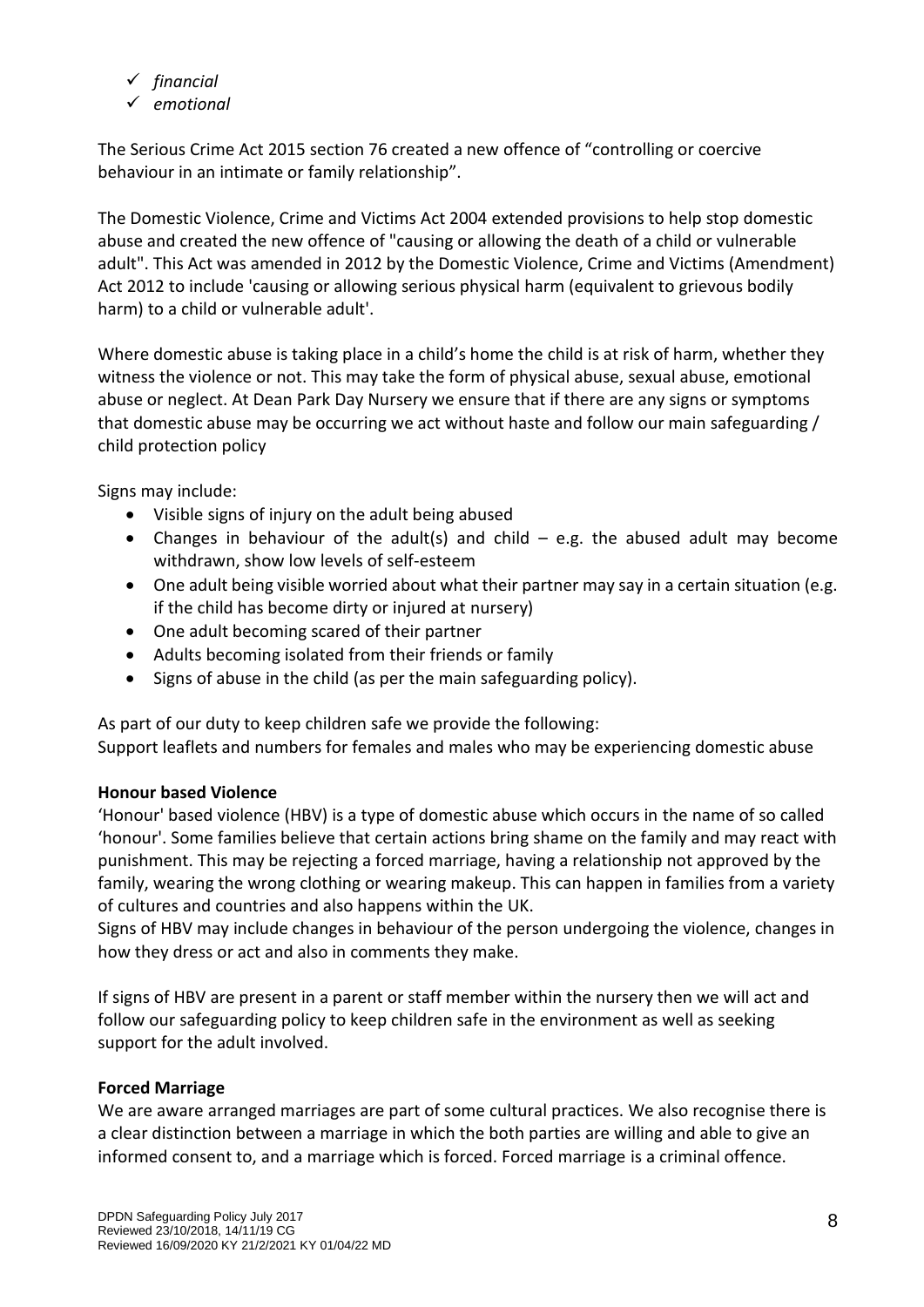A forced marriage is a marriage in which one or both spouses do not and/or cannot consent to the marriage and duress is involved. If we become aware of a forced marriage occurring then we will report it to the appropriate body. If the person is under the age of 18 then we will report it to the children's social care team as this is a child protection issue. We will follow our safeguarding reporting procedure

# **Training**

All members of staff and volunteers will have access to whole setting safeguarding training at least every three years in line with Pan Dorset Safeguarding Partnership guidance. We will also, as part of our induction, issue information in relation to our Safeguarding policy and any policy related to safeguarding and promoting our children/young people's welfare to all newly appointed staff and volunteers.

Our Designated Safeguarding Lead will undertake further safeguarding training, Pan Dorset Safeguarding Partnership Multi-Agency Working together Courses, in addition to the whole setting training. This will be undertaken at least every three years which updates their awareness and understanding of the impact of the wide agenda of safeguarding issues. This will support both the DSL to be able to better undertake their role and support the setting in ensuring our safeguarding arrangements are robust and achieving better outcomes for the children in our setting. This includes taking part in multi-agency training in addition to safeguarding training.

Our proprietor will have access to safeguarding training and will also undertake additional awareness training at least every three years. They will also undertake additional training to support their employers' role in Handling Allegations against adults who work with children and young people, including our staff and volunteers.

Our Safeguarding policy is reviewed at least annually, in order to keep it updated in line with local and national guidance/legislation.

We will include our Safeguarding Policy in our settings prospectus/website and will post copies of our policy throughout the setting. We are also able to arrange for our policy to be made available to parents whose first language is not English, on request.

# **Safer Recruitment**

Dean Park Day Nursery Management and Admin staff have undertaken recruitment training and have policies and procedures in place to ensure safer recruitment practises are followed.

# **Mobile Phones and Cameras**

Dean Park Day Nursery has policies and procedures in place with regard to the use of mobile phones and cameras in the setting and on visits, an appendix to this policy.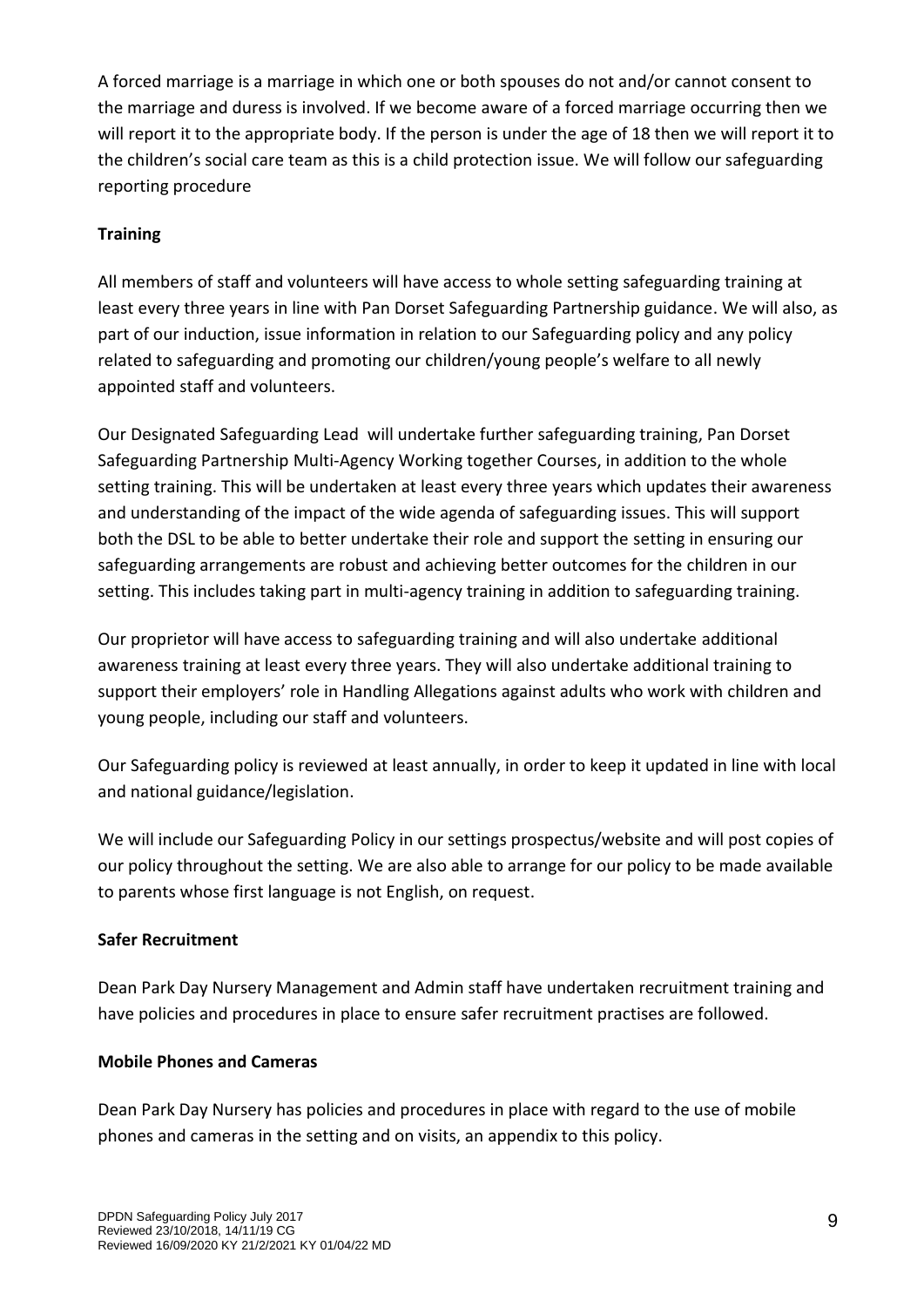## **Online Safety**

Dean Park Day Nursery has policies and procedures in place with regard to Online Safety, an appendix to this policy.

#### **Uncollected child**

Dean Park Day Nursery has policies and procedures in place with regard to uncollected children, an appendix to this policy.

## **Staff supervision**

Effective supervision plays an important role in the safeguarding of children. Supervision of staff will only be conducted by trained management staff and a supervision agreement will be put in place for each member of staff. Please see the separate supervision policy for more information.

#### **Record keeping and information sharing**

The nursery uses the approved nursery management system FAMLY for the recording and reporting of all incidents of concern and injuries within the provision. Any injury which occurs outside of the nursery environment and hours is also recorded using the report function on FAMLY. All parents and carers are assigned a log in to their Individual parental account where there will be able to view and acknowledge all Incident and Accident reports relating to their child.

If the nursery has any concern, if a disclosure is made, significant changes in behaviour are noticed or if there are concerns about a parent/carers behaviour, the nursery will use the incident of concern form (blank copies kept in nursery hallway) to record the incident as recommended by BCP. Parents and carers should be informed as soon as is practicable and asked to read, sign and date the form. If the nursery thinks that a child may come to harm by sharing the incident of concern with them, they must not share the form but follow the procedure of contacting CHILDREN'S FIRST RESPONSE MASH immediately, informing them that the parent/carer is not yet aware of the concern.

All records of concern must be completed promptly and subsequent discussions or meetings with staff, parents/carers must be recorded on a parent contact form (blank copies in office) and kept with the forms. Records must be made of any contact with outside agencies on the child's chronology and any actions or recommendations from such outside agencies must be actioned and recorded on the chronology (located in the child's secure file in office).

Safeguarding records must be kept securely and information must only be shared with staff who work directly with the child or who has DSL responsibilities.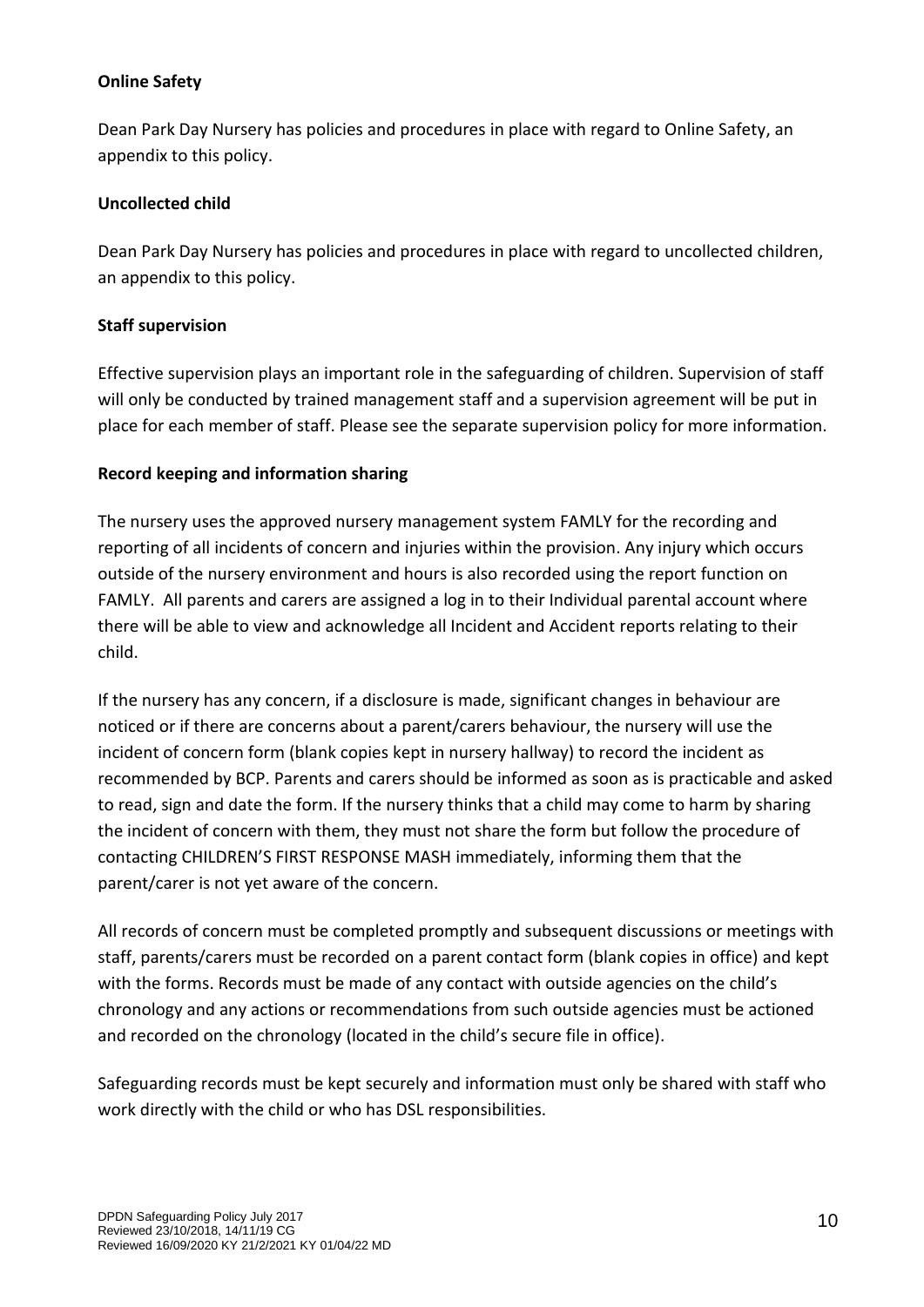#### **Information sharing**

In accordance with the Pan Dorset Safeguarding Partnership guidance, safer working practice guidance, information sharing guidance (2018) and EYFS, safeguarding concerns, records and chronology can be shared with agencies, such as social care if in the interest of the child. The nursery will always respond promptly to information requests with regards to social care, MARRAC requests and or any police request.

## **Legislation relating to this policy:**

Children Act 1989, 2004 Education Act 1996, 2002, 2011 School Standards and Framework act 1998 Keeping Children Safe in Education 2021 Every Child Matters 2003 Statutory Framework for the Early Years Foundation Stage 2021 Working Together to Safeguard Children 2018 The Counter Terrorism and Security Act 2015

## **Manuals kept in setting:**

What to do if you're worried a child is being abused 2015 Working Together to Safeguard Children 2018 Keeping Children Safe in Education 2021 Information sharing guidance (2018) Guidance for safer working practice for those working with children and young people in education settings (2022) These documents are located electronically on the bookmarked webpage to .gov or hard copies are kept in the safeguarding policy file located in the office.

## **Glossary of Terms and Additional points**

## **Section 17**

Section 17 of the Children Act 1989 states that it is the general duty of every local authority to safeguard and promote the welfare of children within their area who are in need; and so far as it is consistent with that duty, to promote the upbringing of such children by their families.

## **Section 47**

A Section 47 enquiry means that CSC must carry out an investigation when they have 'reasonable cause to suspect that a child who lives, or is found, in their area is suffering, or is likely to suffer, significant harm'1.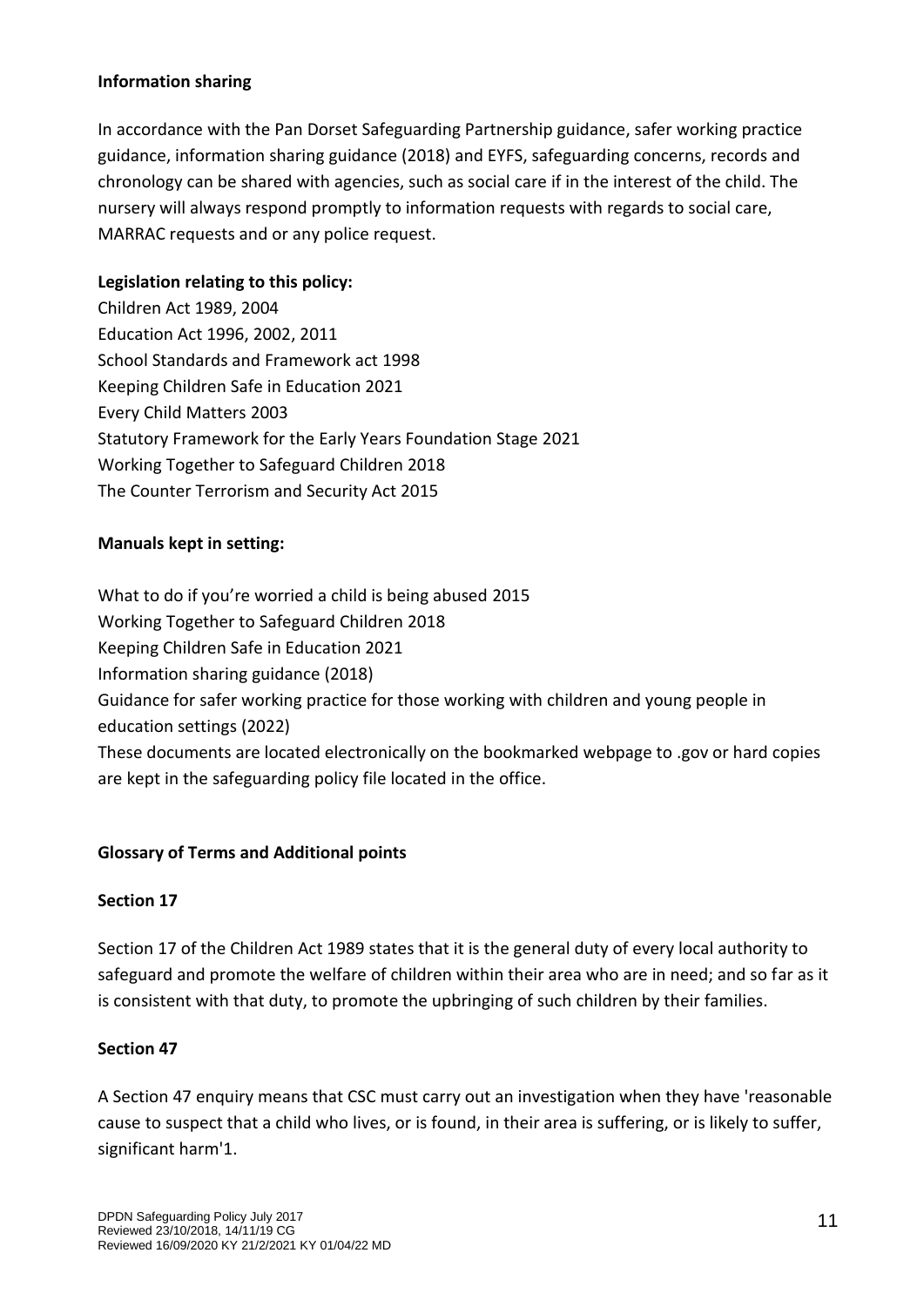Some members of our communities hold beliefs that may be common within particular cultures but which are against the law of England. Dean Park Day Nursery does not condone practices that are illegal and which are harmful to children. Examples of particular practices are:

## **Child Exploitation and Online safety**

Child sexual exploitation is a form of child sexual abuse. It occurs where an individual or group takes advantage of an imbalance of power to coerce, manipulate or deceive a child or young person under the age of 18 into sexual activity (a) in exchange for something the victim needs or wants, and/or (b) for the financial advantage or increased status of the perpetrator or facilitator. The victim may have been sexually exploited even if the sexual activity appears consensual. Child sexual exploitation does not always involve physical contact; it can also occur through the use of technology. In order to minimize the risks to our children and young people Dean Park Day Nursery will ensure that we have in place appropriate measures such as security filtering, and an acceptable use policy linked to our online safety policy. We will ensure that staff are aware of how not to compromise their position of trust in or outside of the setting and are aware of the dangers associated with social networking sites.

Our Online safety policy will clearly state that mobile phone, camera or electronic communications with a child at our setting is not acceptable other than for approved setting business. Where it is suspected that a child is at risk from internet abuse or cyber bullying we will report our concerns to the appropriate agency.

## **Forced Marriage**

Dean Park Day Nursery does not support the idea of forcing someone to marry without their consent. Staff are aware if they become aware of a forced marriage situation to follow referral procedures to CHILDREN'S FIRST RESPONSE MASH.

## **Under-age Marriage**

In England, a young person cannot legally marry until they are 16 years old (without the consent of their parents or carers) nor have sexual relationships.

## **Genital mutilation/female circumcision**

This is against the law, yet for some communities it is considered a religious act and cultural requirement. It is illegal for someone to arrange for a child to go abroad with the intention of having her circumcised. If any of the above areas of concern is brought to the attention of Dean Park Day Nursery we will report those concerns to the appropriate agency in order to prevent this form of abuse taking place. (Follow CHILDREN'S FIRST RESPONSE MASH referral procedures as set out on safeguarding flowchart located across the building)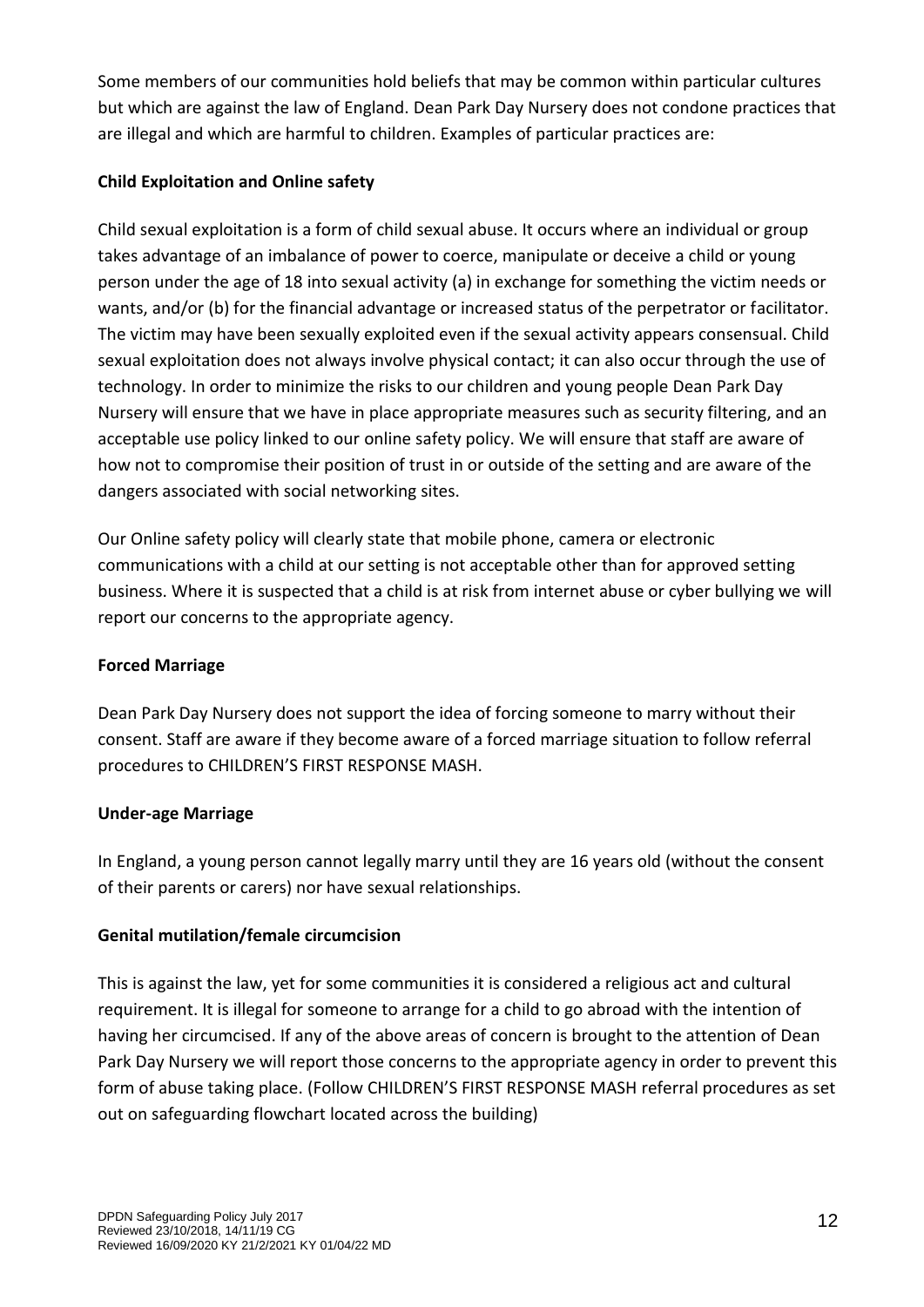## **Ritualistic Abuse/witchcraft**

Some faiths believe that spirits and demons can possess people (including children). What should never be considered is the use of any physical or psychological violence to get rid of the possessing spirit. This is abusive and will result in the criminal conviction of those using this form of abuse even if the intention is to help the child.

## **Sexually Active under Eighteen years' old**

It is acknowledged by those working with young people that most young people under the age of 18 will have an interest in sex and sexual relationships. The Protocol for Sexually Active Young People under 18 years old has been designed to assist those working with children and young people to identify where these relationships may be abusive, and the children and young people may need the provision of protection or additional services.

## **Safeguarding Disabled Children**

Disabled children have exactly the same human rights to be safe from abuse and neglect, to be protected from harm and achieve every Child Matters outcomes as non-disabled children.

Disabled children do however require additional action. This is because they experience greater risks and *'created vulnerability'* as a result of negative attitudes about disabled children and unequal access to services and resources, and because they may have additional needs relating to physical, sensory, cognitive and/ or communication impairment (*Safeguarding Children, DCSF, July 2009)* Dean Park Day Nursery will ensure that our disabled children are listen too and responded to appropriately where they have concerns regarding abuse. In order to do this, we will ensure that our staff and volunteers receive the relevant training to raise awareness and have access to specialist staff in the event they have concerns regarding abuse of a child.

## **Safer Recruitment and Selection**

It is a requirement for all agencies to ensure that all staff recruited to work with children and young people are properly selected and checked. At Dean Park Day Nursery, we will ensure that we have a member on every recruitment panel who has received the appropriate recruitment and selection training. That all of our staff are appropriately qualified and have the relevant employment history and checks to ensure they are safe to work with children in compliance with the Key Safeguarding Employment Standards.

## **Honour Based Violence**

Honour based violence' is a crime or incident, which has or may have been committed to protect or defend the honour of the family and/or community'. It is important to be alert to signs of distress and indications such as self-harm, absence from setting, infections resulting from female genital mutilation, isolation from peers, being monitored by family, not participating in setting activities, unreasonable restrictions at home. Where it is suspected that a child/young person is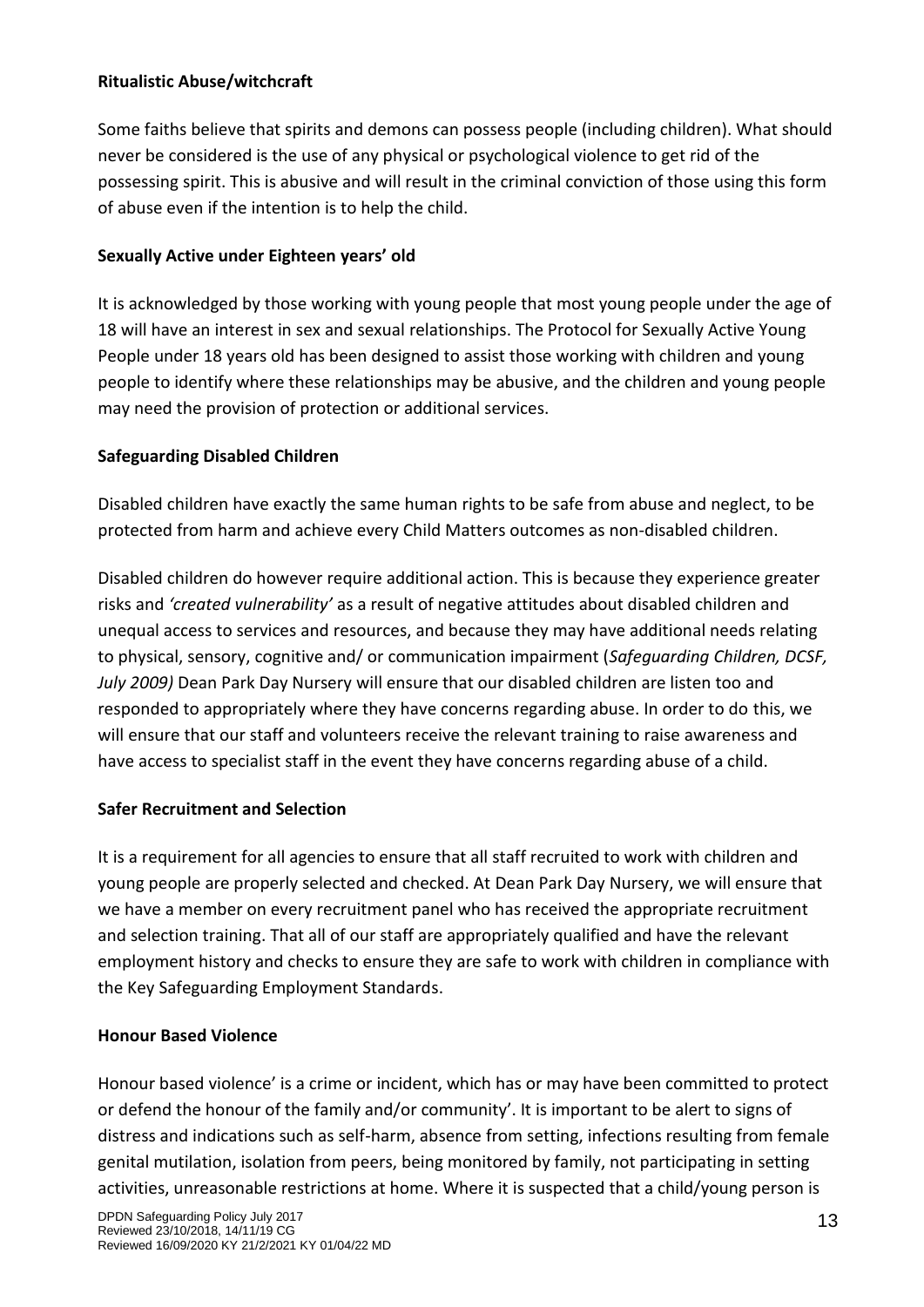at risk form Honour based violence Dean Park Day Nursery will report those concerns to the appropriate agency in order to prevent this form of abuse taking place.

# **Trafficked Children**

Child trafficking involves moving children across or within national or international borders for the purposes of exploitation. Exploitation includes children being used for sex work, domestic work, restaurant/ sweatshop, drug dealing, shoplifting and benefit fraud. Where Dean Park Day Nursery is made aware of a child is suspected of or actually being trafficked/exploited we will report our concerns to the appropriate agency.

# **Domestic Abuse**

The Government defines domestic abuse as "Any *incident of threatening behaviour, violence or abuse (psychological, physical, sexual, financial or emotional) between adults who are or have been intimate partners or family members regardless of gender or sexuality".* 

Staff need to understand what is required of them if children are members of the household where domestic abuse is known or suspected to be taking place. Our policy includes action to be taken regarding referrals to the Police and Children and Young People's Services and any action to be taken where a member of staff is the alleged perpetrator or victim of domestic abuse. At Dean Park Day Nursery, we will follow our safeguarding policy and report any suspected concerns regarding Domestic Abuse to the relevant agency.

# **Private Fostering**

Private fostering is an arrangement made between the parent and the private foster carer, who then becomes responsible for caring for the child in such a way as to safeguard and promote his/her welfare.

A privately fostered child means a child under the age of 16 (18 if a disabled child) who is cared for and provided with accommodation by someone other than:

- A parent.
- A person who is not a parent but has parental responsibility.
- A close relative.
- A Local Authority.

for more than 28 days and where the care is intended to continue. It is a statutory duty for us at Dean Park Day Nursery to inform the Local Authority where we are made aware of a child or young person who may be subject to private fostering arrangements.

1 <https://www.gov.uk/government/publications/working-together-to-safeguard-children>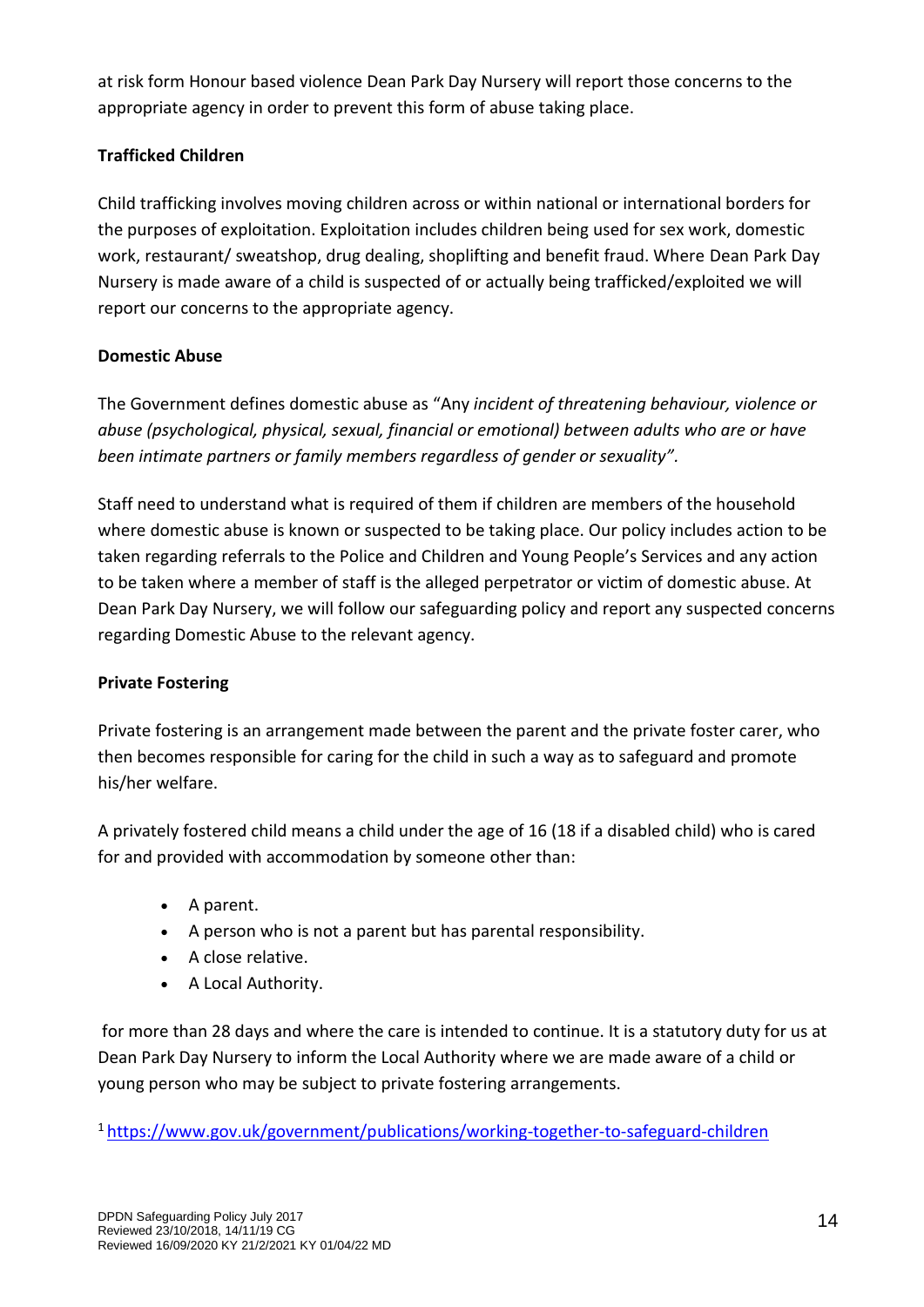2<sup>2</sup><https://www.gov.uk/government/publications/prevent-duty-guidance> [http://www.foundationyears.org.uk/files/2015/03/Fundamental\\_British\\_Values.pdf](http://www.foundationyears.org.uk/files/2015/03/Fundamental_British_Values.pdf)

3 [https://www.gov.uk/government/publications/what-to-do-if-youre-worried-a-child-is-being](https://www.gov.uk/government/publications/what-to-do-if-youre-worried-a-child-is-being-abused--2)[abused--2](https://www.gov.uk/government/publications/what-to-do-if-youre-worried-a-child-is-being-abused--2)

Safeguarding is Everybody's Business. Safeguarding is a serious matter and if a setting/practitioner has any concerns or queries these can be talked through with the Bournemouth CHILDREN'S FIRST RESPONSE MASH team on 01202 458101.

Do not delay. Prompt action is essential to avoid any possibility of children been put at unnecessary further risk.

#### **Contacts:**

## **CHILDREN'S FIRST RESPONSE MASH Bournemouth (Multi Agency Safeguarding Hub)**

During office hours (8.30am – 5.15pm, Mon –Thurs 8.30am – 4.45pm Fri)

Email: Jenny.Mason@bcpcouncil.gov.uk

Telephone: 01202 123334

Joint emergency HQ

Wimborne Road, Poole, BH15 2BP

Out of hours service: 01202 738256

For CHILDREN'S FIRST RESPONSE MASH details see posters displayed in office, staff room or in purple spotty folder (in the staff room)

#### **Laura Baldwin (Named Senior Officer / Local Authority Designated Officer – (LADO)**

must be informed of accusations made about staff:

Tel: 01202 446708

**Training** 

Book a place at www.bcpworkforcedevelopment.co.uk/cpd/default.asp or Nexus for level 3 – see login details on office master sheet